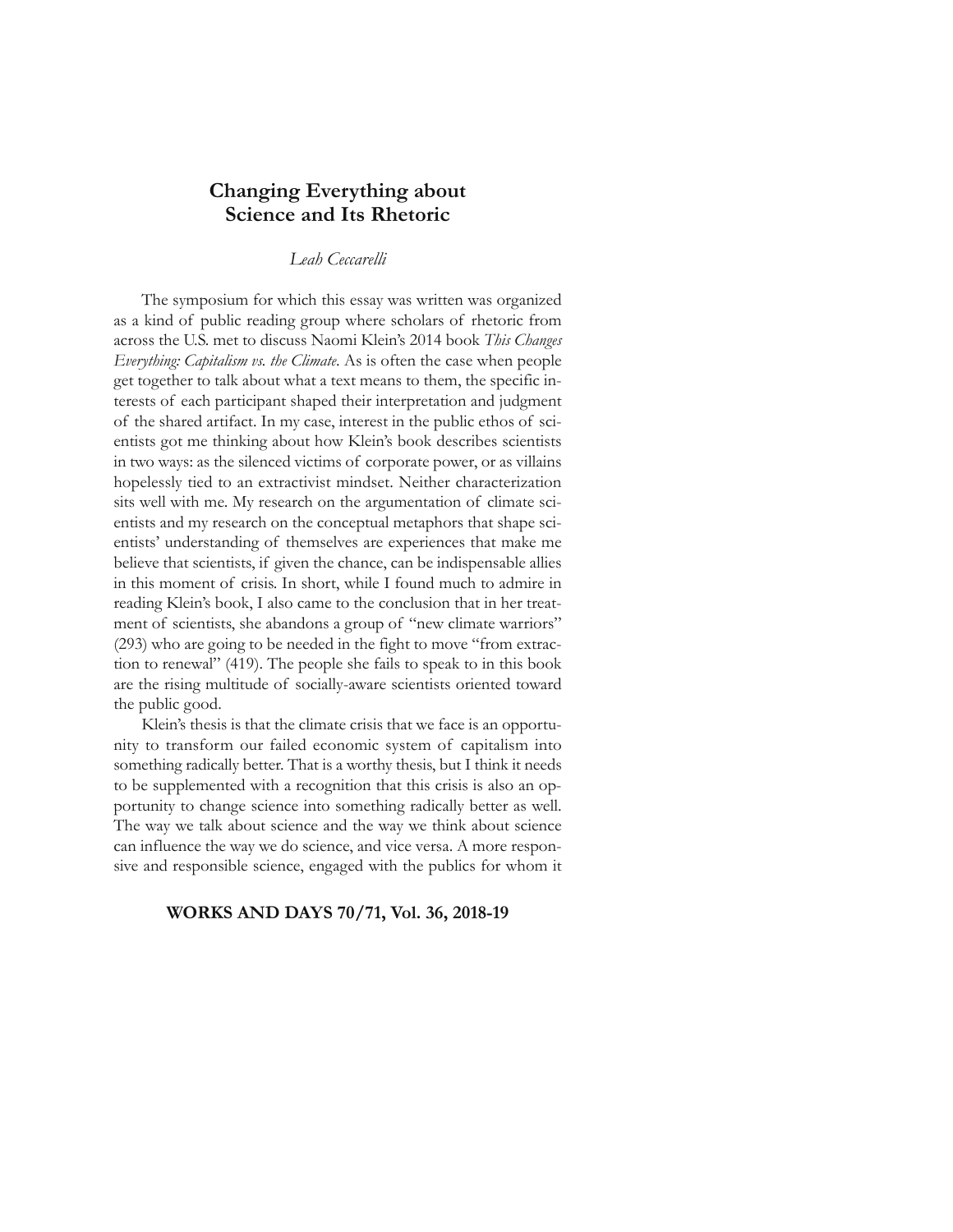works and entangled with the material ecology upon which it focuses, resilient rather than resistant or controlling, is a change that can be catalyzed by this crisis as well.<sup>1</sup> In what follows, I will make the case for this supplement to Klein's thesis by organizing my commentary around the two ways in which her book both connects and conflicts with research that I have been doing lately on the rhetoric of science and scientists, namely her treatment of scientists as ineffectual rhetors silenced by corporate machinations and her treatment of scientists as scoundrels driven by a market logic.

The most obvious point of contact that I have with this book is my research on the political argumentation tactic known as manufactured scientific controversy, or "manufactroversy" ("Manufactroversy;" "Manufactured Scientific Controversy"). This is when debate over a scientific issue has already run its course in the technical sphere (that is, in communication fora where experts adjudicate scientific claims, such as peer-reviewed scientific journals) to the point where a scientific consensus has developed, but the general public is misled into believing that a raging scientific controversy still exists on the matter; in such a situation, the scientific controversy is not real, but is being manufactured by politically-motivated agents for public consumption<sup>2</sup>. So, for example, Republican tactician Frank Luntz sought to delay policy action by encouraging politicians to produce a manufactroversy on climate change, amplifying the voices of those who publicly claimed that the science was unsettled, long after the scientific issues had been resolved in the relevant communities of expertise (137-38). This tactic is particularly difficult for climate scientists to counter because if they protest that no scientific controversy exists on the matter, it is easy for people following Luntz's advice to portray them as part of an orthodoxy that is illegitimately silencing dissent. But if climate scientists attempt to engage the public debate over whether or not a scientific controversy exists, they end up giving legitimacy to those who want to sow doubt about the scientific consensus. But not engaging the public debate makes climate scientists seem like an undemocratic orthodoxy trying to silence dissent by refusing to debate. And so it goes.

My research into the rhetorical dynamics surrounding manufactroversies suggests that climate scientists can break the vicious circle by narrating the history of the scientific debate over the matter, thus countering the charge that opposition is being stifled and shifting the burden of proof onto skeptics to justify re-opening a closed debate.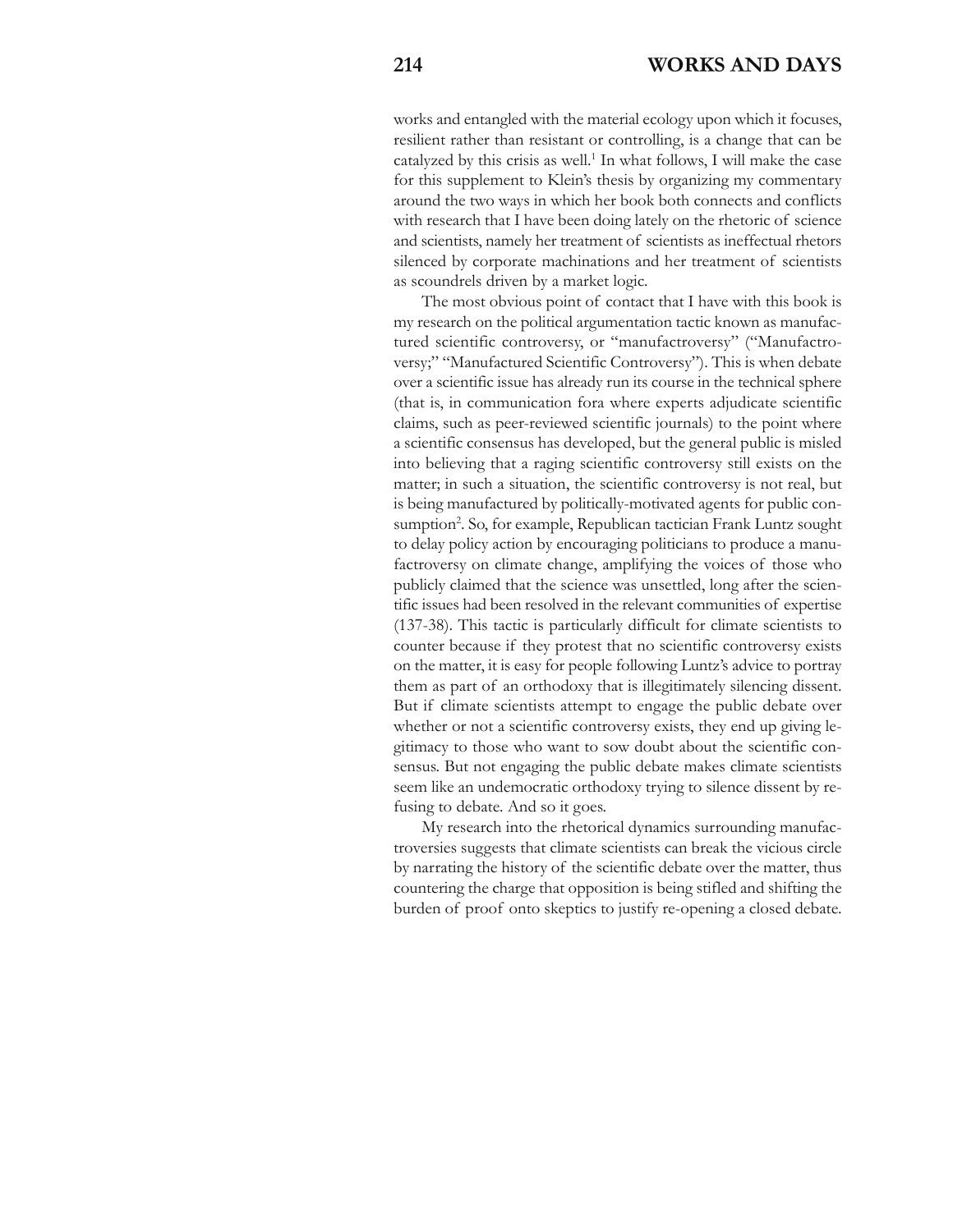Scientists can also point to smoking gun documents that prove the "skeptic" knows the consensus is real and is trying to manipulate the public into thinking there is a scientific controversy when there is not. Finally, scientists can shift the public debate to questions of value and policy that are more appropriately contested in the public sphere, where citizens decide what to do with the knowledge we have ("Manufactured Scientific Controversy" 212–17). Katharine Hayhoe and Stephen Schneider are two climate scientists known for embracing their responsibility to communicate with skeptical lay publics, and they have shown considerable rhetorical skill in doing so. Scholars of rhetoric have analyzed their discourse in an effort to assist other scientists who would address climate change skeptics; they have found that the creation of common ground and efforts to build trust with opposition audiences are key to an effective response (Goodwin; Cloud).

Klein writes about a number of underhanded maneuvers that are being used to stymie scientific experts who have important information to convey to the public, although she does not identify methods to counter these tactics. The distressing stratagems she identifies are similar to manufactroversy in that they are difficult to counter, and so they can potentially lead to scientists' cynical withdrawal from the public sphere. One such tactic is intimidation of experts. As Klein points out, the goal of climate change deniers "was never just to spread doubt but also to spread fear—to send a clear message that saying anything at all about climate change was a surefire way to find your inbox and comment threads jammed with a toxic strain of vitriol" (34). The result is that "some climate scientists report receiving the kind of harassment that used to be reserved for doctors who perform abortions" (Klein 37–38). Another example of the sleazy tactics deployed against scientific experts is the "reputational smear" used on a doctor who raised concerns about the health effects of tar sands operations. This smear campaign against one physician made other doctors more reluctant to speak out on the issue for fear of having their own reputations attacked (Klein 327). Klein also points to a number of U.S. and Canadian politicians who have waged a "war on science" for financial and ideological gain. Such politicians cut funding to areas of research that threaten business as usual in the oil industry, and create exemptions from federal monitoring of industry sites. As Klein explains, "Only by systematically failing to conduct basic research, and silencing experts who are properly tasked to in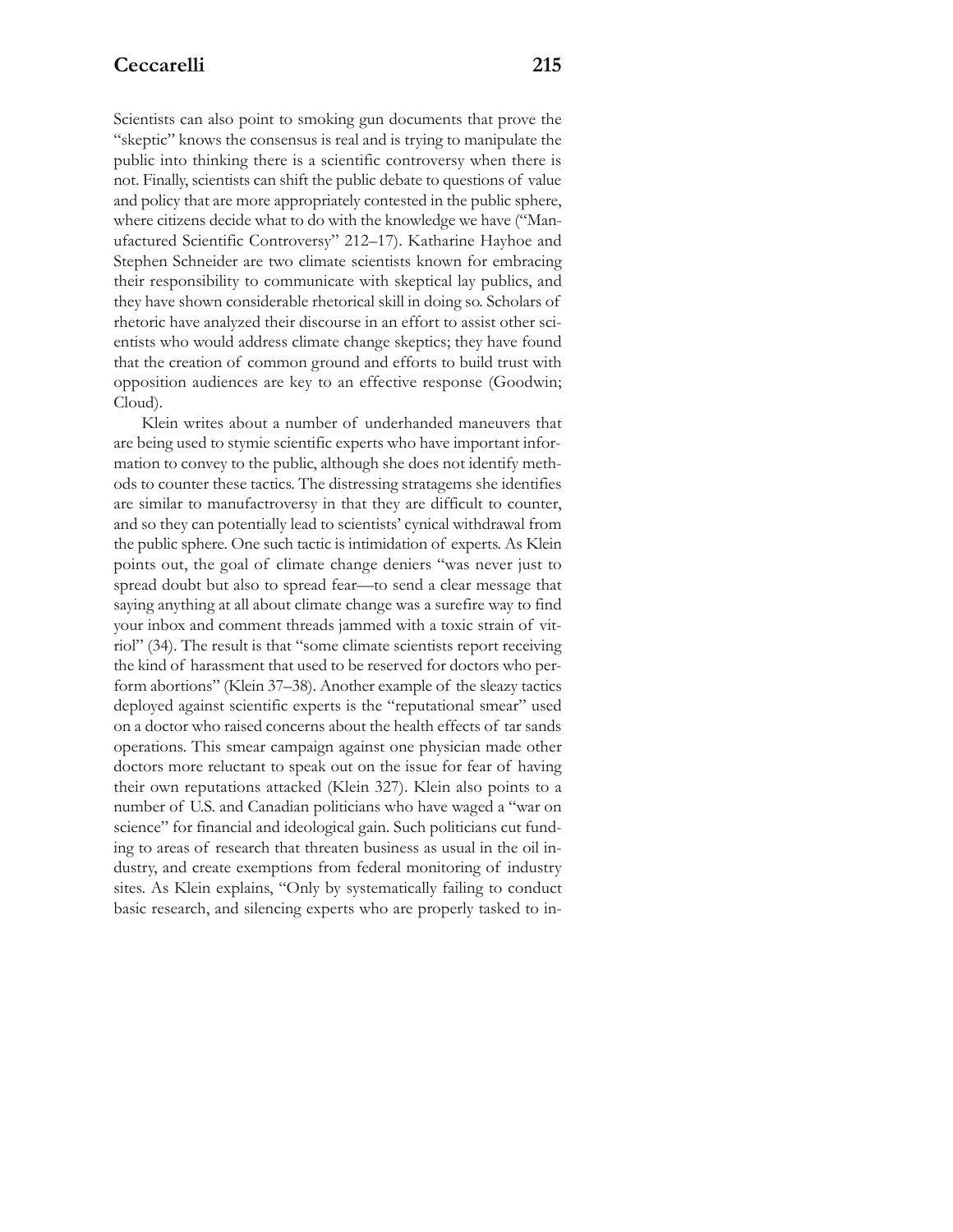vestigate health and environmental concerns, can industry and government continue to make absurdly upbeat claims about how all is under control in the oil patch" (327–28). Matters have gotten even worse since Klein wrote her book, since these tactics are being deployed now with renewed vigor by the Trump administration (see, for example, Mufson; Waldman; Davenport).

After reading Klein's book, one might conclude with despair that scientists have been effectively muzzled by these tactics. But they have not. That scientists are more eager than ever to claim their public voice is evident in the performance of the multitudes who in 2017 took to the streets in the "March for Science" that took place in Washington DC and hundreds of cities across the country and around the world (St. Fleur). Never before has there been such a wellattended, organized action in support of science. When career scientists, who experience considerable pressure to leave politics to others, begin marching in the streets, one might conclude that indeed, everything has changed.

In an article that Klein wrote for the *New Statesman* in 2013, she celebrates scientist-activists who join such protest marches. She praises James Hansen, "the godfather of modern climate science" who has been arrested multiple times for his campaign of resistance against industry intransigence, and Jason Box, a glaciologist who got arrested for protesting the Keystone XL tar sands pipeline (36). As Box put it at the time of his arrest, "I couldn't maintain my self-respect if I didn't go . . . just voting doesn't seem to be enough in this case. I need to be a citizen also" (quoted in "Science Says: Revolt!" 36). When Klein calls such experts the "new scientific revolutionaries" in her *New Statesman* article (36), she is not invoking the Kuhnian meaning of scientific revolution, but returning the term to its original political sense; these scientists are doing normal science that inspires them to take revolutionary political action in the public sphere<sup>3</sup>.

I love that article because it is refreshing to see scientists being encouraged to embrace their role as citizens. Too often, scientists are discouraged from thinking about themselves as members of a larger public. They are told to act as "honest brokers" only, to list the facts dispassionately, and punctiliously decline to express an opinion on which public policy is best supported by the data (Pielke Jr.). But in her *New Statesman* article, Klein argues that the development of such professional norms is yet another tactic to gag scientists and lull the general public into thinking that everything is fine, when it is not. By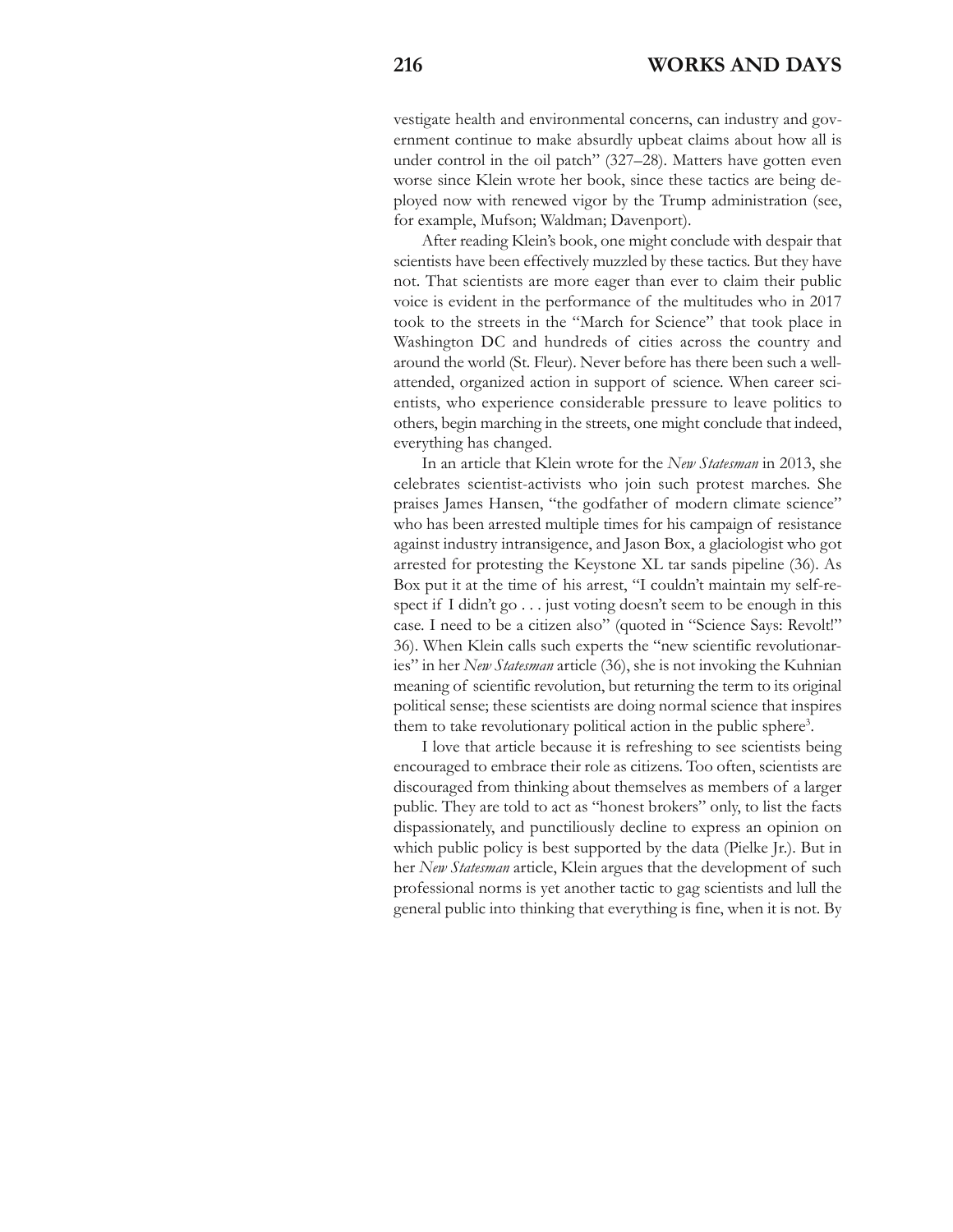reminding us that scientists do not give up their citizenship responsibilities when they receive their degrees, and portraying them in her *New Statesman* article as heroic figures leading the battle against the captains of industry who are destabilizing life on earth, Klein seems to be imagining a new role for scientists as rhetors, as people who are trained in both science and the political skill needed to lead publics to good decisions. It is an image that I wish she had also developed in her book.

The figure of the activist scientist-citizen that is missing from Klein's book is one that I have been thinking about a great deal lately. This figure is not to be confused with the citizen-scientist, that public activist who gains enough subject-area expertise to contribute to the science in a given area of concern. There has been much written lately about the citizen-scientist, as well there should be; the citizen-scientist is a figure of great importance to our era<sup>4</sup>. But so, too, is the scientist-citizen. The scientist-citizen is the expert who resists being shunted to the technical sphere only, who enters the public sphere willingly and embraces her duty to share her findings with her fellow citizens, despite the dirty political tactics of those who would try to silence her inconvenient truths.

I was surprised and disappointed to find so little of the scientific revolutionaries that Klein had introduced in her *New Statesman* article in her book on climate activism. Instead, the scientists she describes in the book are, for the most part, either good researchers who are effectively silenced by the devious tactics of the carbon extraction industries, or "mad scientists" (451) taking advantage of the climate crisis by swooping in with frightening solutions like geoengineering that play off of the "magical thinking" (189) of a public desperate for "climate solutions that adhere to market logic" (279).

This latter image of scientists as opportunists portrays them as complicit with the frontier mindset that underlies extractivism, and evokes the second line of research that I have done that intersects with Klein's book. In my most recent book, *On the Frontier of Science: An American Rhetoric of Exploration and Exploitation*, I examine the way some U.S. scientists using the metaphor of the research frontier draw on a mythic understanding of the American spirit, celebrating rugged individualism, risk-taking, and competition to justify their work; in so doing, they deflect other, more productive and sustainable attitudes toward science. For example, biologist E. O. Wilson uses the frontier metaphor extensively in his books promoting biodiversity research.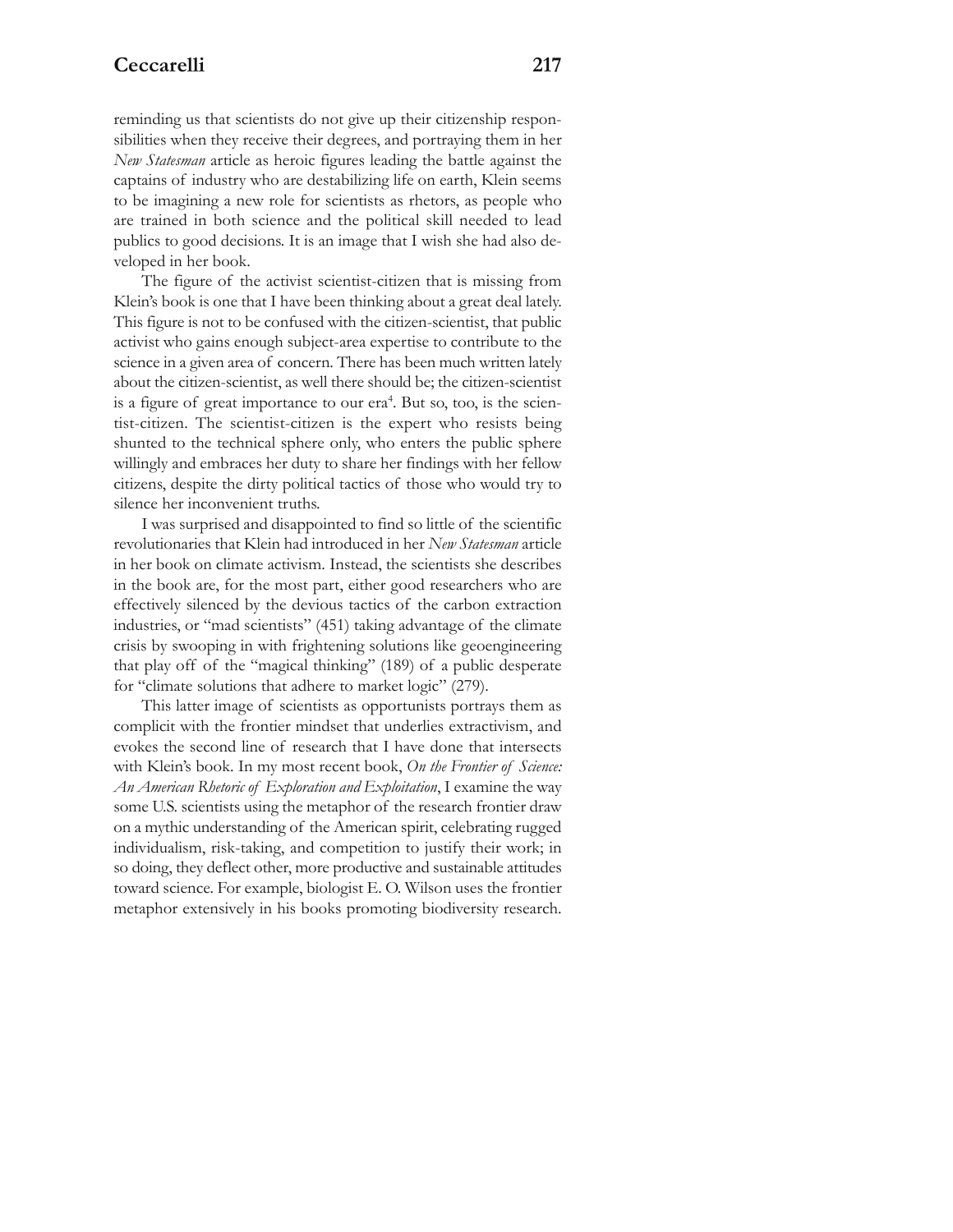Even though he admits that the concept of wilderness as a frontier region waiting to be rolled back is a deadly mindset that is facilitating the next great extinction spasm on this planet (Wilson, *The Future of* Life<sup>144</sup>), he cannot help but use the frontier concept himself to try to get scientists excited about biodiversity research. He even calls such research "bioprospecting" and promises wealth to those scientists who extract hidden gems in the as yet undiscovered species of plants and animals with potentially useful pharmacological properties that can be found in the Amazon rainforest (Wilson, *The Future of Life* 124; *The Diversity of Life* 3-8, 331). He is caught in the capitalist mindset, so the only way he can place value on biodiversity is to compare it to riches waiting to be discovered by colonialist scientists, even at the same time that he recognizes this mindset as the very thing that is destroying the biodiversity he wants to preserve<sup>5</sup>.

Klein ties this frontier mindset to science when she discusses Francis Bacon, "patron saint" of both science and the "modern-day extractive economy" (170). As she explains, "Extractivism ran rampant under colonialism because relating to the world as a frontier of conquest—rather than as home—fosters this particular brand of irresponsibility. The colonial mind nurtures the belief that there is always somewhere else to go to and exploit once the current site of extraction has been exhausted" (170). She argues that science adopts this mindset when it abandons "pagan notions of the earth as a lifegiving mother figure to whom we owe respect and reverence (and more than a little fear)" and ties us to "ideas of a completely knowable and controllable earth" over which we have dominion (170).

The question of what metaphors we should use to talk about the earth and science is taken up explicitly by Klein when she critiques science studies scholar Bruno Latour's charge to scientists to "love your monsters." Latour argues that the real lesson of Mary Shelley's Frankenstein was not that scientists sin against Creation by making their own new creatures, but that they sin when they abandon their creatures rather than love and care for them as children ("Love your Monsters"). Klein sees Latour's reference to Frankenstein's monster as a "metaphor for geoengineering" as a solution to the climate crisis, and a terribly poor metaphor at that (279). As she explains, "'the monster' we are being asked to love is not some mutant creature of the laboratory but the earth itself. We did not create it," she says, "it created—and sustains—us. The earth is not our prisoner, our patient, our machine, or, indeed, our monster. It is our entire world. And the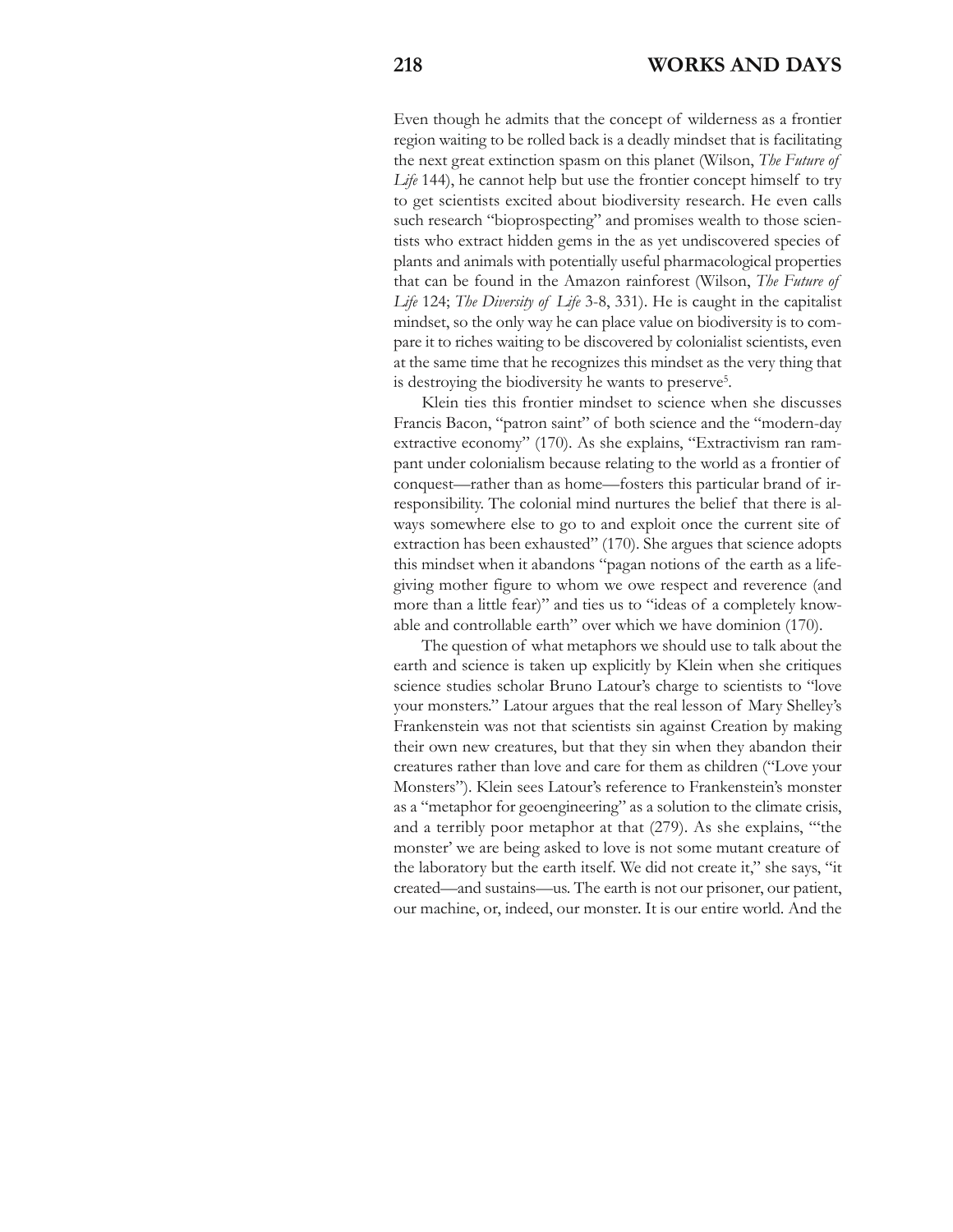solution to global warming is not to fix the world, it is to fix ourselves" (279). Later, she continues with her metaphor analysis by critiquing the image of the earth as a big blue marble that we can hold in our hands as we take on the persona of "the parent of the earth" resolved to save the planet. "But the opposite is the case," she says. "It is we humans who are fragile and vulnerable and the earth that is hearty and powerful, and holds us in its hands . . . an earth that, if pushed too far, has ample power to rock, burn, and shake us off completely. That knowledge should inform all we do—especially the decision about whether to gamble on geoengineering" (285). It is a gamble that Klein rightly opposes.

As a rhetorician, I appreciate the critical analysis of metaphors. I think Klein is correct to remind us that the climate crisis is a danger to our vulnerable ecosystems and societies, not to the earth itself; when all is said and done, the planet will continue along just fine without us. But where I think she might be wrong is in her interpretation of Latour's metaphor. Latour was not comparing the earth to a monster child. The tenor (or principal subject) that he was modifying with the metaphoric vehicle (or figure) of Frankenstein's monster was the technology that we create on that earth.<sup>6</sup> Our technologies are the monstrous children over whom we have a responsibility. As Latour puts it, "It is not the case that we have failed to care for Creation, but that we have failed to care for our technological creations" ("Love your Monsters"). Like Dr. Frankenstein, who turned away in disgust from the monster he created, rather than take on his responsibility to care for it, we are responsible for the criminal acts of our technological creations, creations such as the combustion engine, when we fail to tend to them and nurture them into becoming more virtuous agents.

I am also pretty sure that Latour was not offering this corrective on the moral of the Frankenstein story as a metaphor to promote geoengineering. Latour does not have very good things to say about geoengineers in another recent article, where he denounces their "schemes to save the planet," each of which, he says, are "crazier than the next" ("Agency at the Time of the Anthropocene" 8).

In fact, I think that Latour and Klein are in agreement about how we humans need to rethink our role in the world. Both argue that we have to abandon the modernist capitalist mindset that develops technologies like the combustion engine that are designed to free us from nature. Instead, we need to adopt a mindset that, as Klein puts it,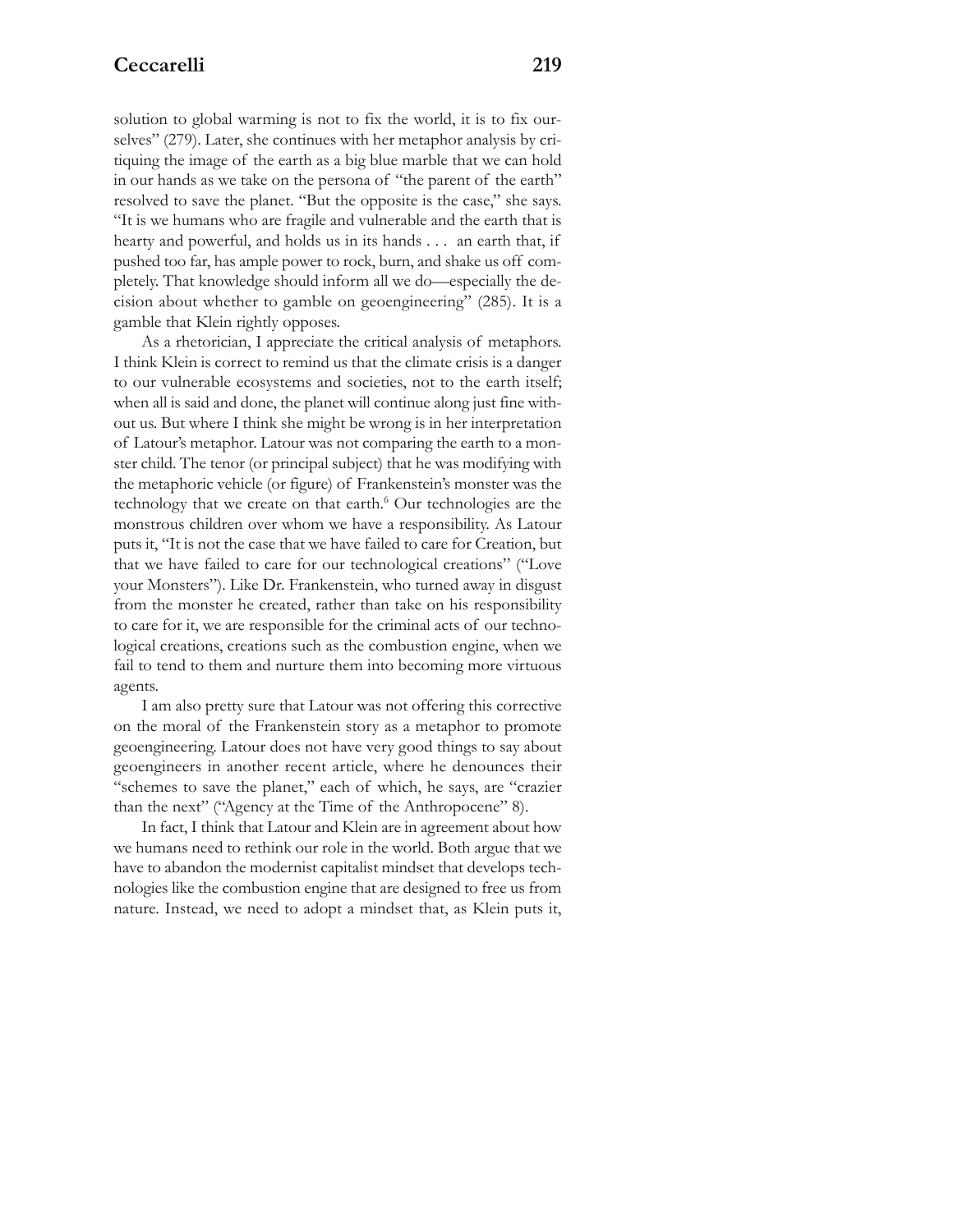places us "in relationship with the rest of the natural world," working with renewables like solar and wind to do that (395). Latour describes the new mindset as a compositionist one: "What the [old] emancipation narrative points to as proof of increasing human mastery *over* and freedom *from* Nature—agriculture, fossil energy, technology can be redescribed as the increasing *attachments* between things and people at an ever-expanding scale. If the older narratives imagined humans either fell from Nature or freed themselves from it, the compositionist narrative describes our ever-increasing degree of *intimacy* with the new natures we are constantly creating" ("Love Your Monsters"). Klein uses another metaphor that helps explain this new mentality: "if extractive energy sources are NFL football players, bashing away at the earth, then renewables are surfers, riding the swells as they come, but doing some pretty fancy tricks along the way" (394). The science that produces renewable energy technology is a science that adopts an ethos of relation, flexibility, and ongoing creative adaptation; it is what Latour identifies as a compositionist rather than a modernist science ("Compositionist Manifesto").

The main difference that I see between Klein and Latour is that Klein thinks that we need to "unlearn the myth that we are the masters of nature—the 'God Species'" (395), while Latour would locate our responsibility in that very parallel between ourselves and God. For Latour, our sin is not hubris; our sin is our belief that dominion over Nature "means emancipation and not attachment" ("Love Your Monsters"). Klein adopts a pagan or romantic notion of Mother Nature holding us in her nurturing or angry hands; Latour adopts a "postnatural" notion of humans, nature, and technology as hopelessly intertwined ("Compositionist Manifesto" 480).

This difference between Klein and Latour is one that makes a difference, in the end. I think it might help to explain why the scientists in Klein's book are given so little role to play in the new start that she hopes will bring us out of the extractivist-driven climate crisis. For Klein, it is a young Cheyenne man selling solar air heaters in his local community who acts as a model of ethical behavior for working synergistically with the earth instead of just using it (395), but not the scientists creating such technologies or advocating for their funding by Congress. Because when it comes right down to it, science is suspect for Klein; it is hopelessly hubristic. In contrast, for Latour, scientists must learn "to compose with, that is to compromise, to care, to move slowly, with caution and precaution" while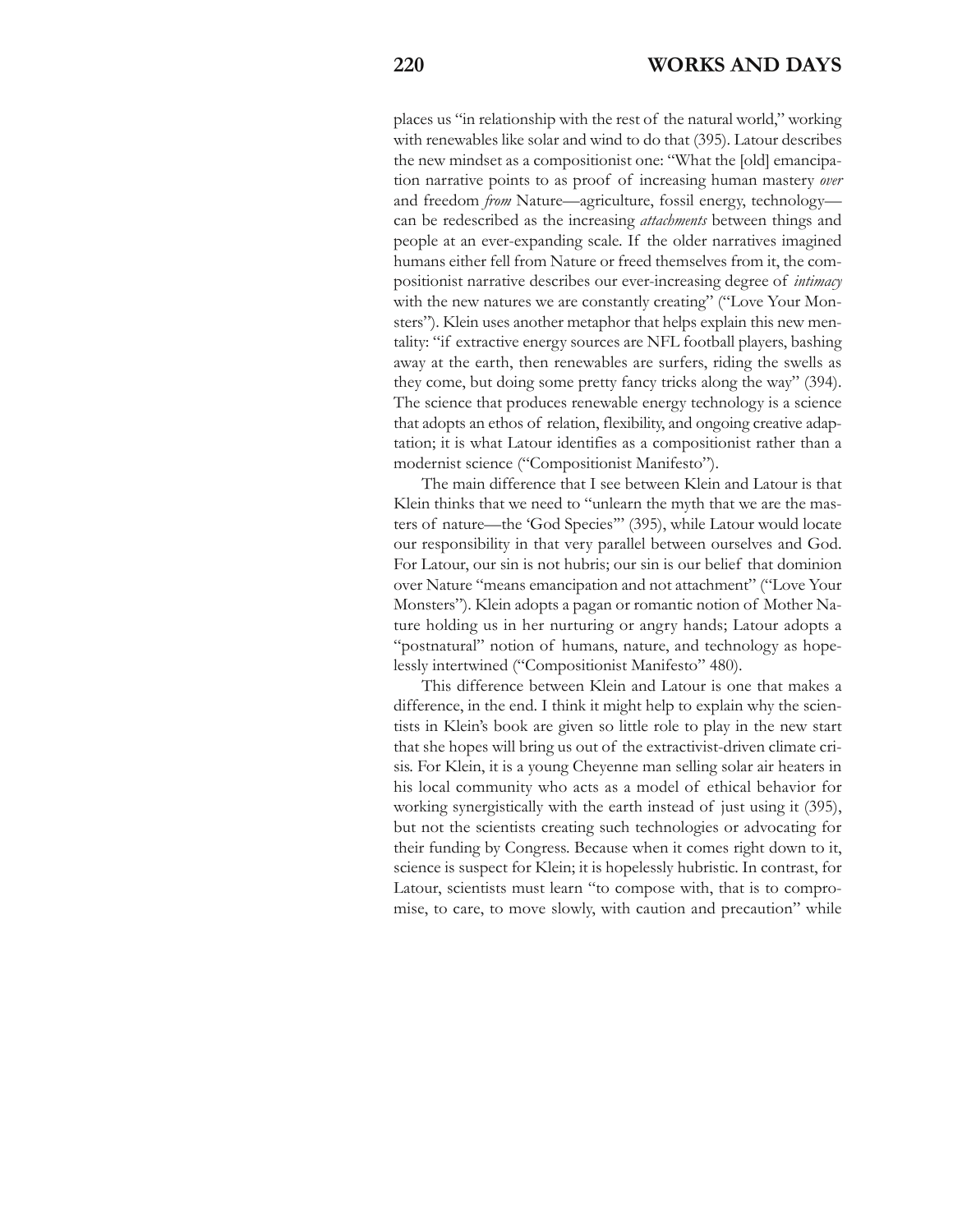abandoning the twin temptations to "abandon all innovations" or to "innovate as before without any precaution" ("Compositionist Manifesto" 487). Latour's call for scientists to imagine "innovating as never before but with precaution!"("Compositionist Manifesto" 487) is not an endorsement of risky solutions like geoengineering. But neither is it an abandonment of science as irreversibly tied to a dangerous extractivist mindset. Instead, it is a vision of a better science, a more attuned science, a less simplistic, more complex, human-scaled science that privileges adaptability, ecological balance, and the care of our creations.

I would like to think that this is a vision of science that can be realized by the best of our era's scientist-citizens, some of whom are the young people that academics like myself teach in our universities, scientists who want to make a difference and are eager to break away from old ways of thinking and talking and doing. These scientist-citizens are new scientific revolutionaries in both senses of that term, leading a revolution in the public sphere and in science as well. I wish Klein had included, in *This Changes Everything*, a glimpse of this new vision of what science can be. I wish she had devoted some space in her book to praising scientist-citizens who brave the dishonest tactics of powerful corporate and political forces and stand up for science in the public sphere, as she did in her *New Statesman* article, and I also wish she had devoted some space to celebrating scientists who create new technologies that help us surf the waves rather than try to block and tackle them.

Scholars of rhetoric can help scientists conceptualize and embrace this new ethos of care toward the technologies they create; we can help scientists as they develop a new set of professional norms that can replace the values of the modernist extractivist science that has done so much harm7 . Klein does little to build such a vision in her book because to her, science is the enemy. The heroes of *This Changes Everything* are indigenous peoples who recognize that they are in relationship with the rest of the natural world or feminists such as Carolyn Merchant who conceptualize a "partnership ethic" (395) with nature. I agree that indigenous activists and feminist theorists are worthy of praise and emulation, but if scientist-citizens are to be inspired, they also must be explicitly connected to the values needed in our time, rather than told that, as scientists, they are necessarily in opposition to those values. We should appeal to scientist-citizens to develop the better angels of their nature, to compose a version of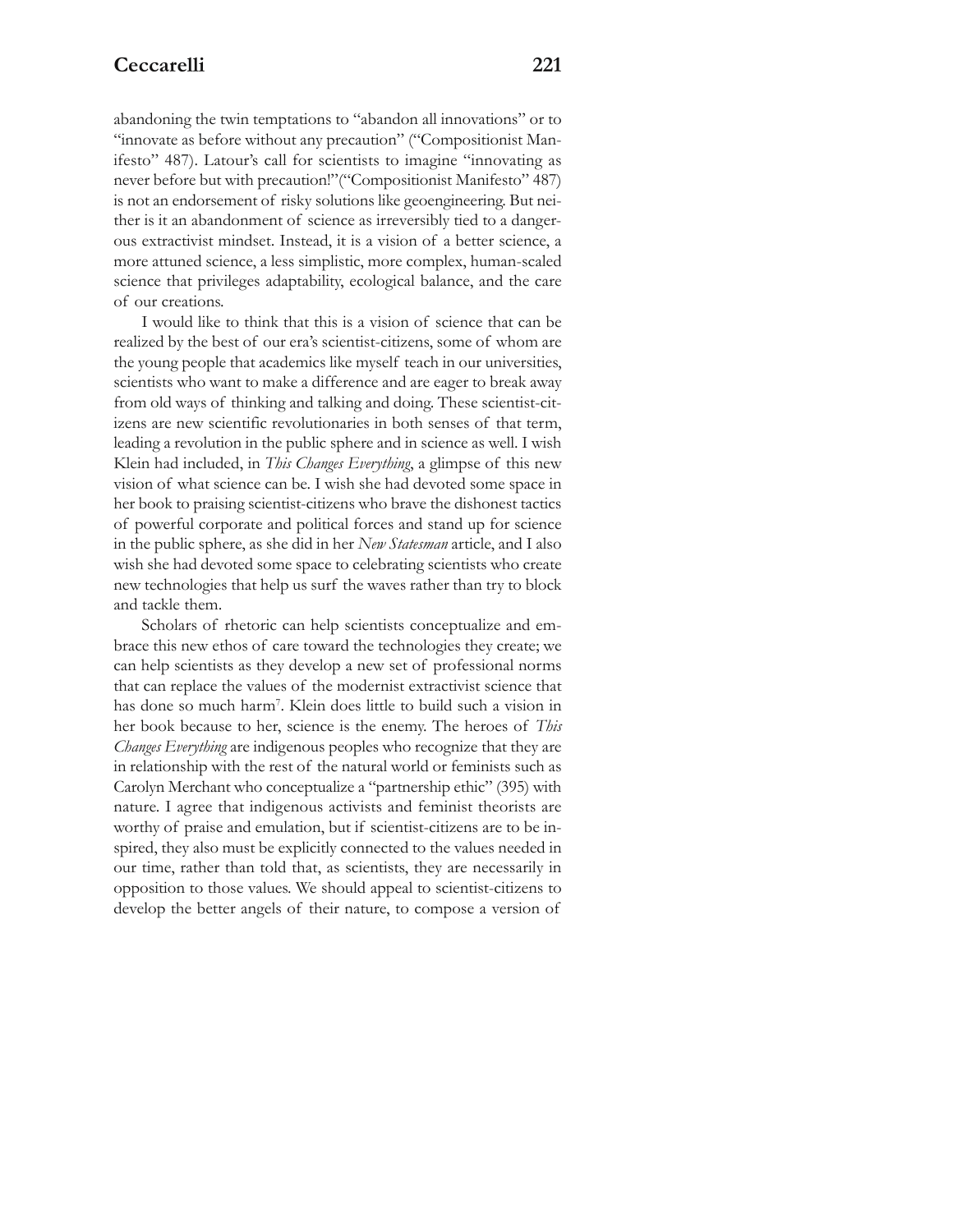inquiry that is not reductionist and destructive but complex and synergistic, working with nature rather than destroying it, maintaining the best of the professional norms of science, but jettisoning the mentality that keeps science separate from the general public and that all too often turns its ends toward competition, secrecy, and extractive profit rather than open society collaboration for the public good.

At one point in her book, Klein accidentally reveals a rhetorical strategy that I think might be useful in such a campaign to rehabilitate science. It is in a section of the book where Klein acts as a rhetorical critic, analyzing the failure of President Jimmy Carter's 1979 "malaise speech." She contrasts that speech with an Office of Price Administration pamphlet in 1942 that did a much better job of marshaling the available means of persuasion to get an American public to live within their means. As Klein explains, Carter's speech was initially well received, but then it was quickly reframed in the public eye as an embarrassing attack on American consumerism that sought to diminish American greatness. The 1942 pamphlet, on the other hand, "argued that rationing was part of the American tradition," thus grounding its appeal in a vision of American greatness (Klein 116). The pamphlet used the rhetorical figure of litotes to point out that sacrifice for the greater good "is not 'un-American.' The earliest settlers of this country, facing scarcities of food and clothing, pooled their precious supplies and apportioned them out to everyone on an equal basis. It was an American idea then, and it is an American idea now, to share and share alike—to sacrifice, if necessary, but sacrifice together, when the country's welfare demands it" (Office of Price Administration 3). With this argument, the pamphlet cleverly described limited resource use as an essential American character trait.

Klein argues that the 1942 pamphlet succeeded where the Carter speech failed because it was clear in the pamphlet that sacrifices would be distributed in an equitable fashion. But I find that explanation for the different effects of these two artifacts unsatisfying. After all, Carter's speech did not neglect the appeal to fairness; Carter said in the speech that he supported a "windfall profits tax," and personally promised to "increase aid to needy Americans" and "enforce fairness in our struggle." But if Carter's mistake was not just a failure to emphasize fairness, what did Carter's speech lack that the 1942 text had? One explanation is found in the mythic narrative included in the passage that Klein quotes from the pamphlet: by describing the "earliest settlers of this country" as frugal communalists, the 1942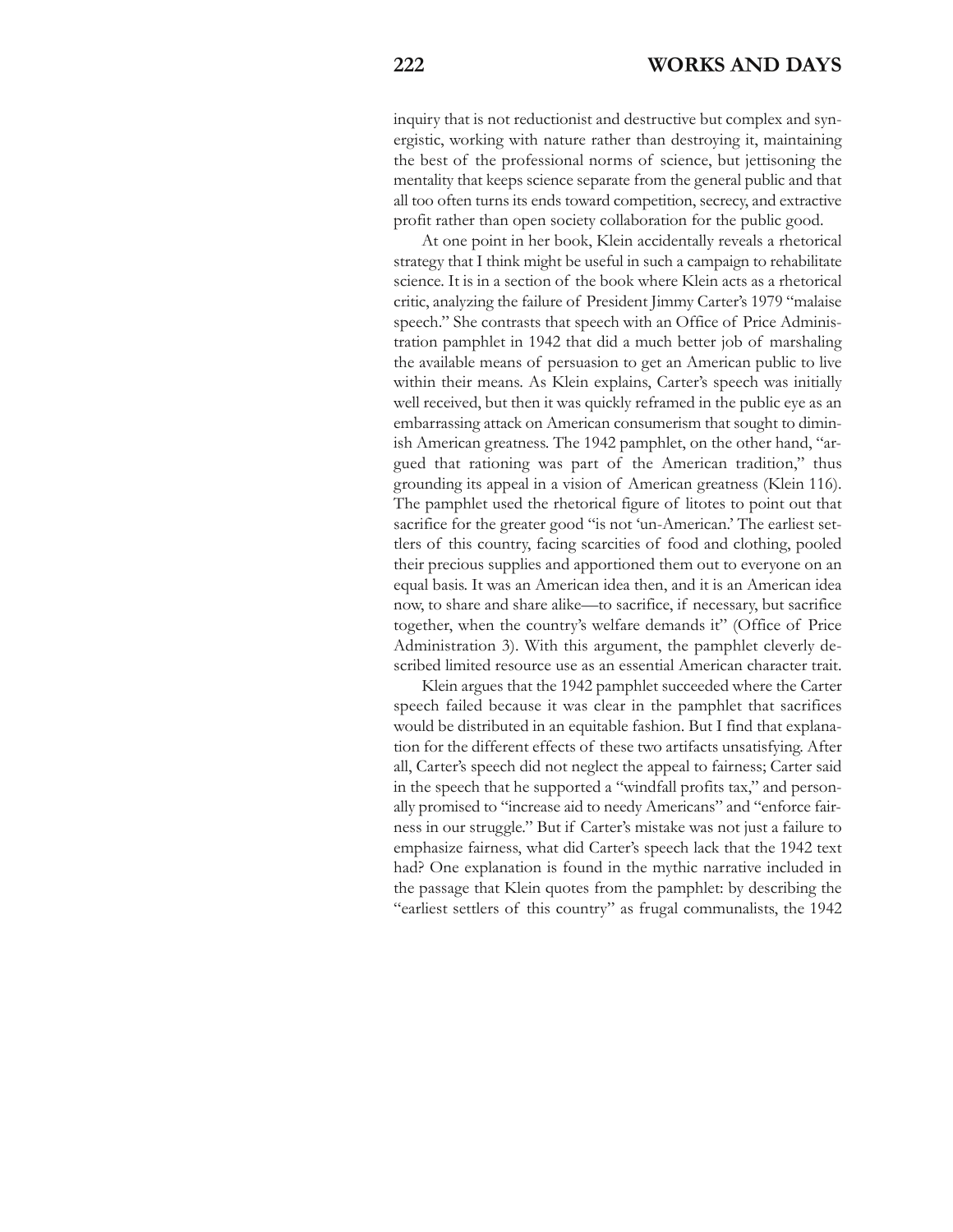## **Ceccarelli 223**

text tied sacrifice to the American frontier myth, while Carter's speech did not<sup>8</sup>.

The pamphlet's valorization of early American settlers for their spirit of shared sacrifice (rather than for their individualistic competitive spirit and extractivist ideology) reminds us that the frontier was a diverse place with more than one mindset. We would do well to remember those aspects of the frontier myth that we would like Americans today to emulate, such as the cooperative ethic of those in the wagon train, their commitment to hard work, protection of the weak, persistence in the face of seemingly insurmountable challenges, and ingenuity. These are some of the same values that Klein sees in indigenous peoples, and along with a healthy respect for homeostasis, they are the character traits needed by those who face the climate crisis we have brought upon the world. They are values needed especially by the scientist-citizens who commit themselves to the difficult work of identifying the problems we face, communicating their findings with those of us who do not share their scientific expertise, and working together to remake our extractivist technologies into regenerative systems that abide by the ethic to "do no harm."

Klein would counter that my argument that we should look to scientists to help get us out of this fix is nothing more than "magical thinking." As she puts it, we cannot place our hope in an escape narrative with "Bill Gates and his gang of super-geniuses at Intellectual Ventures" sweeping in to save us at the last minute in a Hollywood ending. We cannot delude ourselves with the lie that we are "the super-species, the chosen ones, the God Species ... [and] triumphing is what we do" (289). And she is right to puncture naïve hopes for easy solutions, especially those that involve risky schemes such as geoengineering. But Klein, too, offers an escape narrative in the last section of her book. The only difference is that, in her story, it is not the scientists who will save us, but aboriginal and local communities of activists working together through the social movement she calls "Blockadia," to defeat the technology-dependent avaricious villains threatening our world. This, too, is a familiar Hollywood ending.

It is not wrong to want such an ending. We need to tell ourselves such stories to muster the motivation to stand against the powerful forces arrayed against change. We need to believe that if we work together, we can change everything. I would just like to suggest that the "we" that works together to face this crisis should include both lay and expert communities, and that the climate warriors worthy of em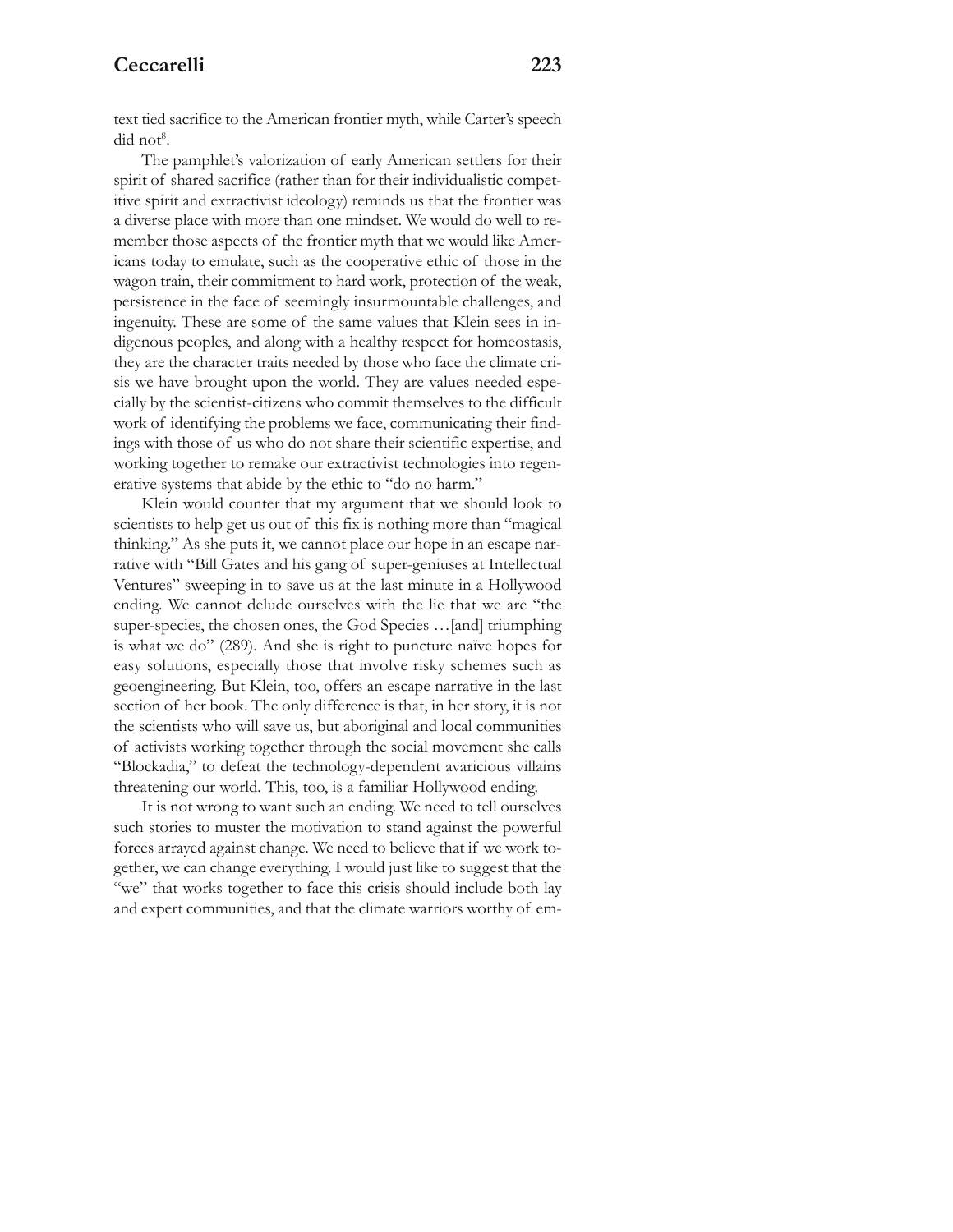ulation are not only Henry Red Cloud's students installing solar panels in Indian Country (395-96), but also the engineering students working to build more efficient solar panels and the scientists braving the hostility of our civic spaces to warn us about just how much more needs to be done. The climate crisis that will change everything about our economic system will also change everything about science and its relationship to the publics who surround it and the technologies it creates, and this too is worthy of our attention.

#### **Notes**

<sup>1</sup> The language of this sentence is drawn from the rhetoric of aquaculture described by Nathan Stormer and Bridie McCreavy (19).

<sup>2</sup> The usefulness of distinguishing between the technical sphere and the public sphere has long been assumed in argumentation studies (see Goodnight)

<sup>3</sup> The meaning more frequently invoked when discussing science is from Thomas S. Kuhn's *The Structure of Scientific Revolutions*.

<sup>4</sup> See, for example, Wynn.

<sup>5</sup> For more on this mindset in Wilson's rhetoric, see Ceccarelli, *On the Frontier*, 71-90. Ironically, Klein adopts a similar mindset when she praises "Indigenous groups in the Amazon [who] have been steadfastly holding back the oil interests … [by] protecting both the carbon beneath the ground and the carbon-capturing trees and soil above these oil and gas deposits" (376). By talking about carbon as a precious "resource," and praising this group and others who take legal action against oil companies that are "stealing" their wealth, she is complicit in using language that conflates nature with capital (376-77). To counter this way of thinking, I prefer another metaphor that she uses when talking about the tar sands, when she writes that "many of the planet's largest and most dangerous unexploded carbon bombs lie beneath lands and waters to which Indigenous peoples have legitimate claims" (375). The idea of buried oil as land mines that must be avoided lest we be killed, rather than as deposits of wealth, is a powerful new way of thinking that subverts the capitalist's extractivist mindset.

<sup>6</sup> For more on the tenor/vehicle model for talking about metaphors, see Richards 96– 97.

<sup>7</sup> A recent book describing rhetoricians as just the kind of symbolic-material workers who are prepared to help scientists rethink old ways was written by Ehren Helmut Pflugfelder.

<sup>8</sup> Carter does make an analogy between the sacrifice of Americans during World War II and "the energy war" that he would have his audience mobilize to fight, and he asserts that every act of energy conservation "is an act of patriotism," but he offers no compelling narrative connecting shared energy sacrifice with fundamental mythic American character traits that construct an essential American identity.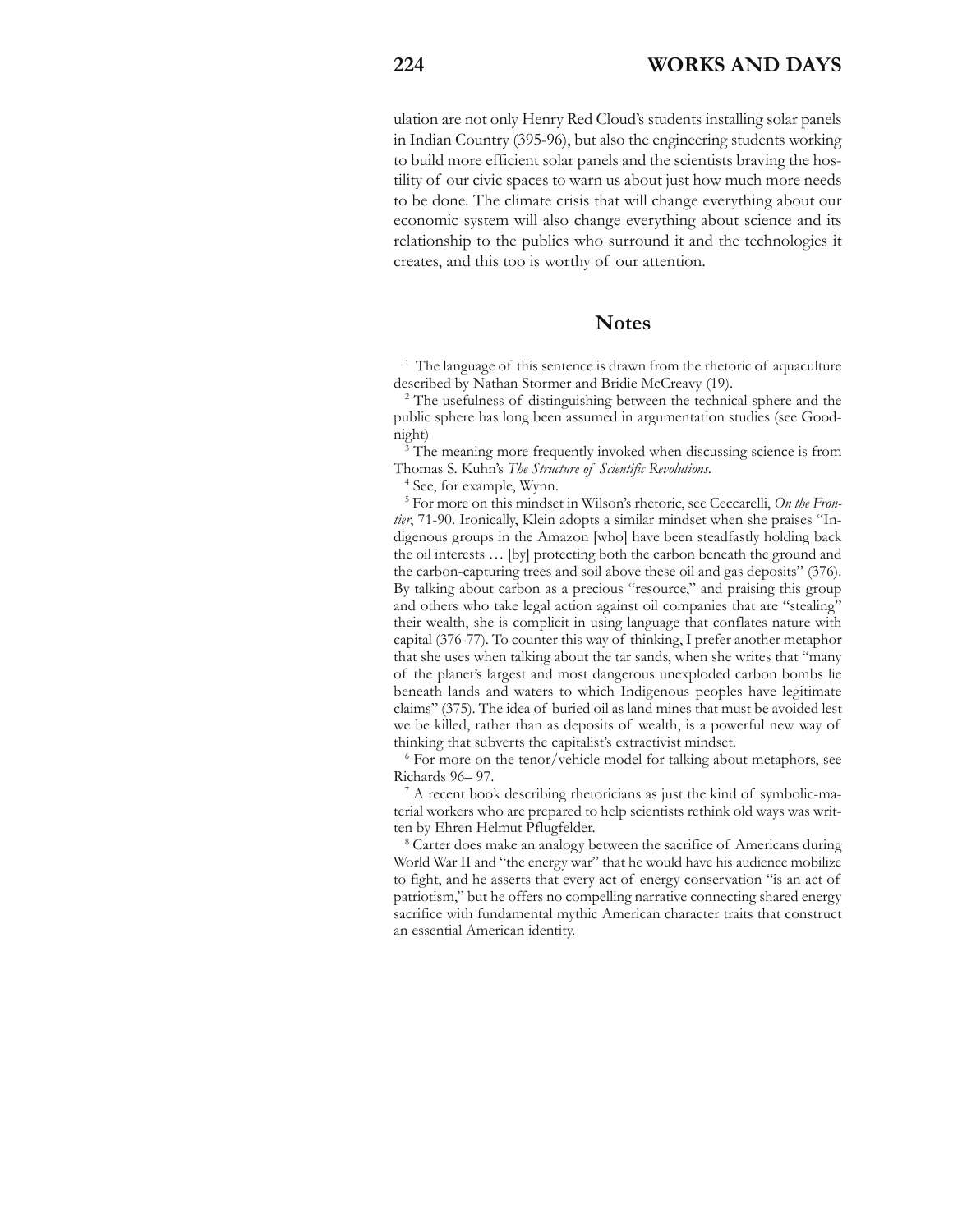<sup>9</sup> The success of the Na'vi of *Avatar* and the Ewoks of *Return of the Jedi* immediately come to mind.

# **Works Cited**

- Carter, Jimmy. "Address to the Nation on Energy and National Goals: 'The Malaise Speech.'" *The American Presidency Project*, 15 July 1979, http://www.presidency.ucsb.edu/ws/?pid=32596.
- Ceccarelli, Leah. "Manufactroversy: the Art of Creating Controversy Where None Existed." *Science Progress,* Spring/Summer (2008): 82–84.
- ---. "Manufactured Scientific Controversy: Science, Rhetoric, and Public Debate." *Rhetoric & Public Affairs*, 14.2 (2011): 195–228.
- ---. *On the Frontier of Science: An American Rhetoric of Exploration and Exploitation*. Michigan State UP, 2013.
- Cloud, Doug. "Communicating Climate Change to Religious and Conservative Audiences: The Case of Katharine Hayhoe and Andrew Farley." *Reflections*, 16.1 (2016): 57–74.
- Davenport, Coral. "E.P.A. Official Pressured Scientist on Congressional Testimony, Emails Show." *New York Times*, 26 June 2017. https://nyti.ms/2uaRUrG.
- Goodnight, G. Thomas. "The Personal, Technical, and Public Spheres of Argument: A Speculative Inquiry into the Art of Public Deliberation." *Journal of the American Forensic Association*, 18 (1982): 214–27.
- Goodwin, Jean. "Climate Scientist Stephen Schneider Versus the Sceptics: A Case Study of Argumentation in Deep Disagreement." *Proceedings of the Seventh Conference of the International Society for the Study of Argumentation*, 2015, Amsterdam, pp. 489–97.
- Kuhn, Thomas S. *The Structure of Scientific Revolutions*. University of Chicago Press, 1962.
- Klein, Naomi. "Science Says: Revolt!" *New Statesman*, 25–31 October 2013, pp. 34-37.
- ---. *This Changes Everything: Capitalism vs. The Climate*. Simon & Schuster, 2014.
- Latour, Bruno. "Agency at the Time of the Anthropocene." *New Literary History*, 45.1 (2014): 1–18.
- ---. "An Attempt at a 'Compositionist Manifesto'." *New Literary History*, 41.3 (2010): 471–90.
- ---. "Love Your Monsters: Why We Must Care for Our Technologies As We Do Our Children." *The Breakthrough*, vol. 2, Winter 2012, http://thebreakthrough.org/index.php/journal/past-issues/issue-2/love-yourmonsters.
- Luntz, Frank. "The Environment: A Cleaner, Safer, Healthier America." The Luntz Research Companies—Straight Talk, n.d., http://www.ewg.org/files/LuntzResearch\_environment.pdf. Accessed January 2011.
- Mufson, Steven. "Rick Perry Just Denied That Humans Are the Main Cause of Climate Change." *The Washington Post*, 19 June 2017, http://wapo.st/2rNJDbA.